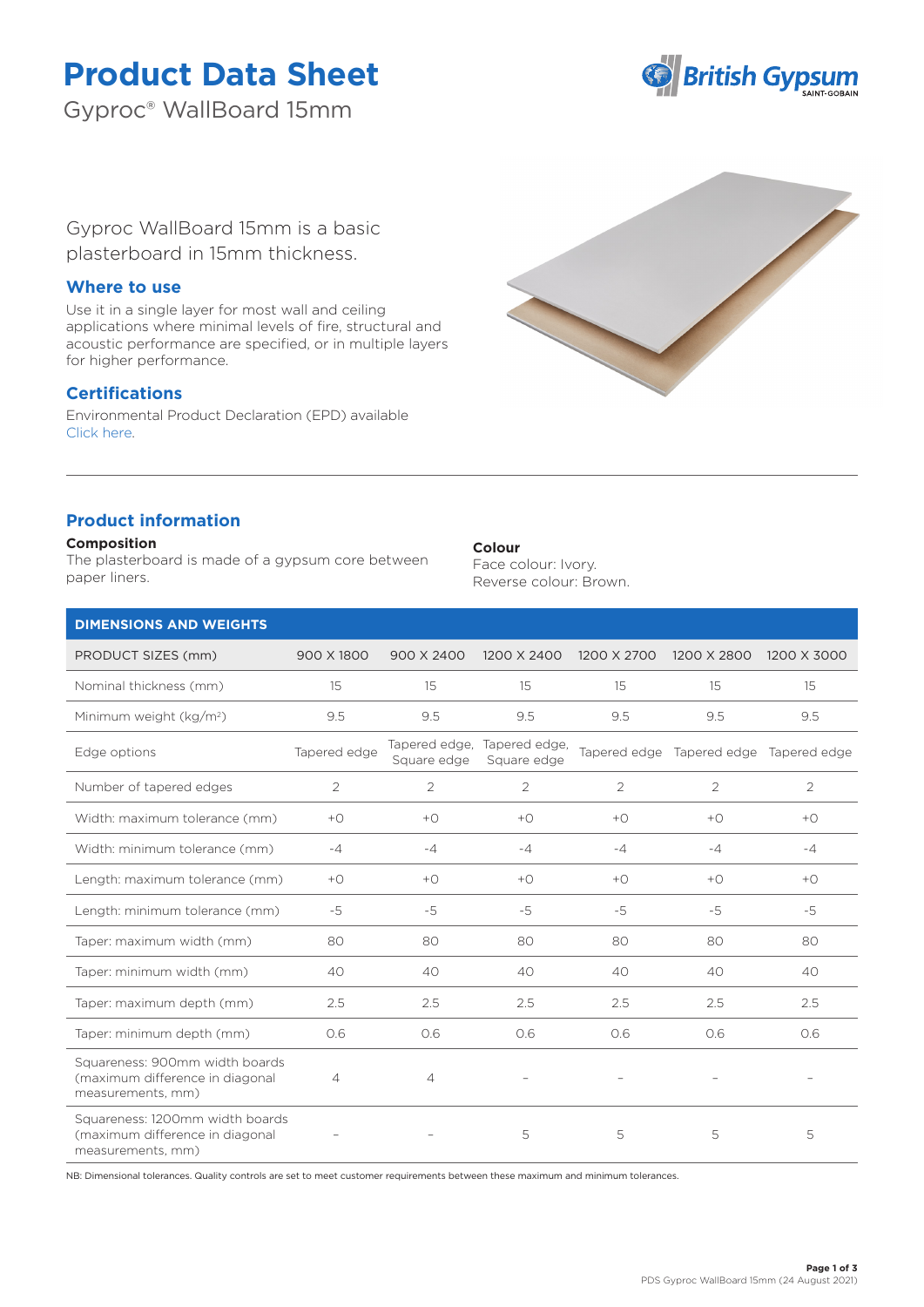# **Product Data Sheet**

Gyproc® WallBoard 15mm



## **Performance**

Here we only provide performance information related to the product. Please see the White Book for system-dependent performance.

## **Standards**

EN 520:2004+A1:2009, Type A.

Declarations of Performance (DoP) available [Click here.](https://www.british-gypsum.com/DoP)

| Reaction to fire                                | A2-s1. d0 |
|-------------------------------------------------|-----------|
| Thermal conductivity (W/mK)                     | O 19      |
| Water vapour permeability $(\mu)$               | 10        |
| Maximum continuous<br>temperature exposure (°C) | 49        |

# **Installation**

## **Effect of condensation**

The thermal insulation and ventilation requirements of national Building Regulations aim to reduce the risk of condensation and mould growth in new buildings. However, designers should take care to eliminate all possibility of problems caused by condensation, particularly in refurbishment projects.

## **Cutting**

Either cut the board with a plasterboard saw, or score the front face paper with a sharp knife, snap it over a straightedge, then cut the back face paper. Cut holes for things like socket boxes using a utility saw.

## **Jointing**

After fixing the board, start finishing it as soon as you can to limit the risk of damage or UV degradation to the paper liner. You can finish the board using jointing systems that comply with EN13963, including the Gyproc range.

## **Fixing**

Fix the board with the decorative side facing outwards to receive finishes. Install fixings at least 13mm from cut edges and 10mm from bound edges. Position cut edges at internal angles wherever possible. Stagger horizontal and vertical joints between layers by at least 600mm.

## **Full-surface finishing**

After fixing the board, start finishing it as soon as you can to limit the risk of damage or UV degradation to the paper liner. You can finish the board using plaster that complies with EN13279-1, including the Thistle range.

## **Painting**

Start decorating as soon as possible after the finishing system is dry. Finish jointing systems with Gyproc Drywall Primer before painting.

## **Wallpapering**

Decoration should start as soon as practicable after the finishing system is dry. Jointing systems should be finished with Gyproc Drywall Sealer before application of wallcoverings.

## **Snagging and minor repairs**

For minor damage and dents, check that the board core isn't shattered. If it's intact, fill the damaged area with Gyproc EasiFill 60, allow it to set, then apply a second coat if you need to. When it's dry, sand it to a finish before redecorating the area.

For a damaged core, broken edges or extensive damage, repair and replacement procedures differ depending on the number of board layers and fire resistance of the system; please contact our Technical Support Team for specific advice.